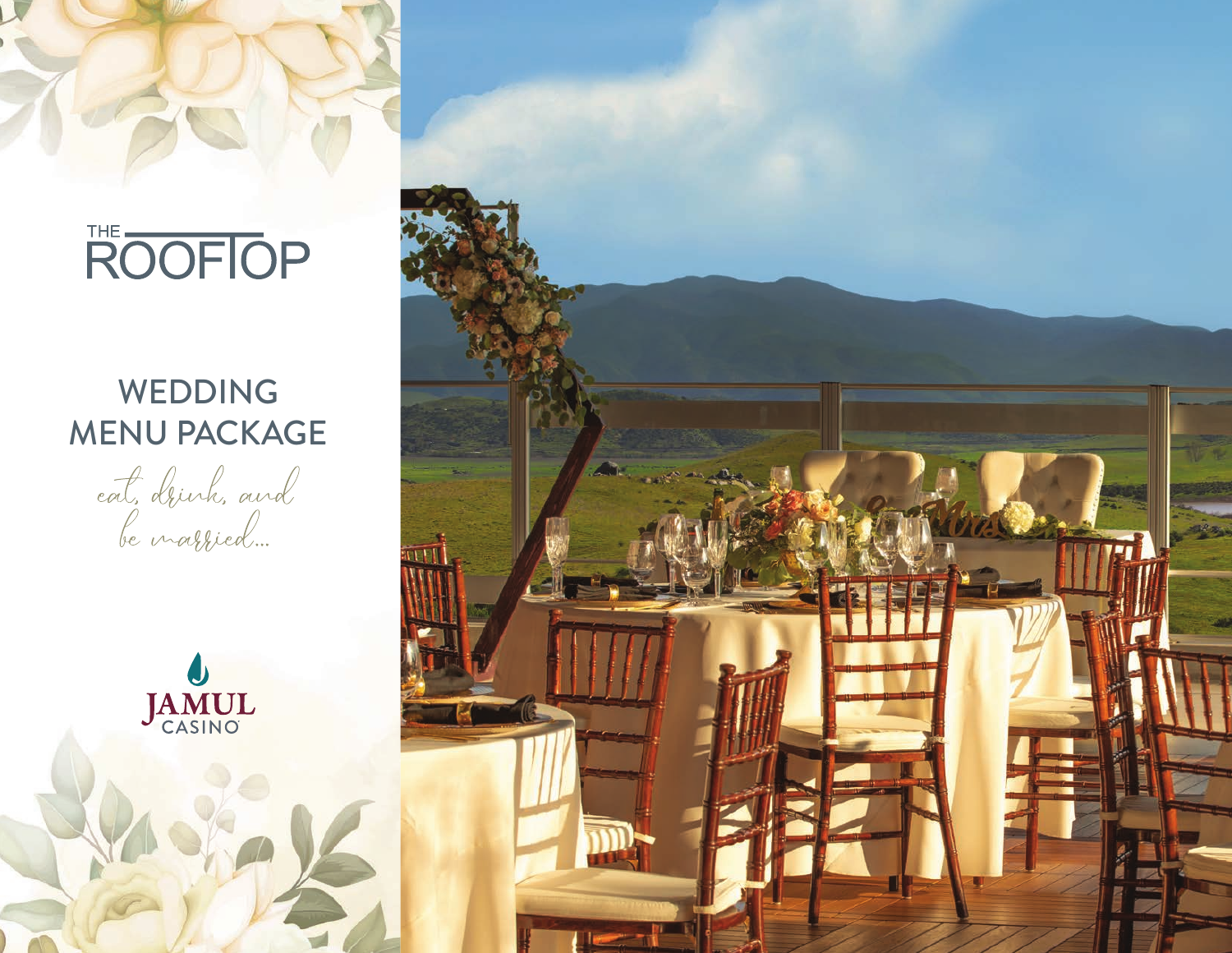

### **WEDDING PACKAGE**

\$100 ADULT | \$45 CHILD

Ceremony and Reception Site

Appetizer Display

Three Course Plated Dinner

Champagne Toast

Coffee and Tea Station

Chiavari Fruitwood Chairs

Linens and Napkins (several colors available)

Dance Floor

Arch

Hurricane Candle Holders

Gold Chargers



\*All prices subject to 20% service charge and 8% sales tax. Minimum \$5,000 spend. Inclusive of food and bar options.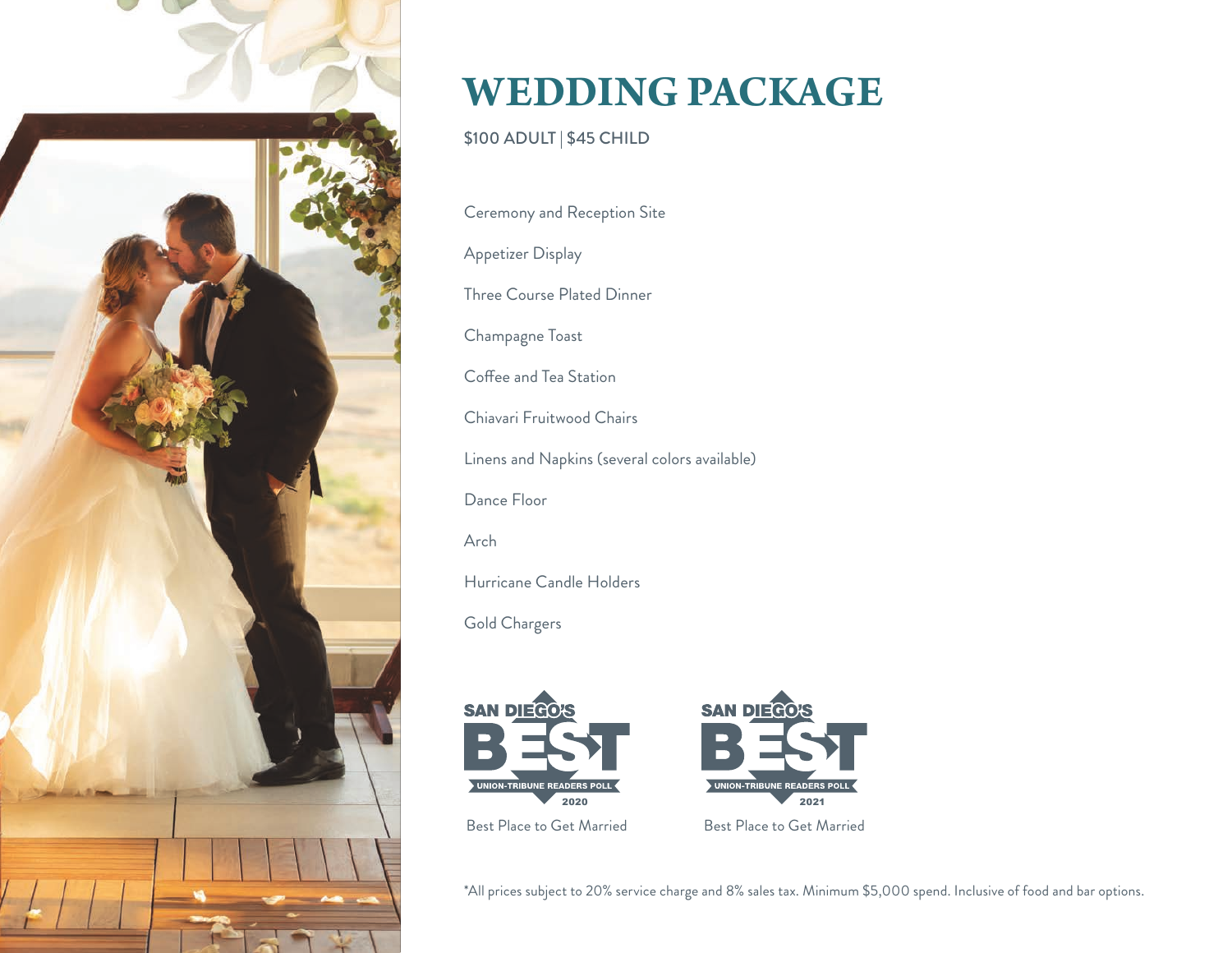### **APPETIZER DISPLAY**

UP TO ONE HOUR OF SERVICE

Seasonal Fresh Cut Fruits and Berries with Honey Yogurt Sauce

Garden Crudité with Dips: Buttermilk Ranch, Grilled Onion Cream, Smoky Blue Cheese

International and Domestic Cheeses, Fruit Preserves and Toasted Nuts with Assorted Crackers, Flatbreads and Dried Fruits

#### UPGRADE OPTIONS

Deluxe Chilled Seafood Display including Jumbo Shrimp Cocktail, Crab Claws, Lobster Salad, Sea Scallops with Lemons, Limes, House Made Cocktail Sauce and Citrus Remoulade **Additional \$45 per Guest**

Shrimp Cocktail with Cocktail Sauce and Lemon Wedges **Additional \$15 per Guest**

#### TABLETOP OPTIONS

Roasted and Salted Fancy Mixed Nuts **Additional \$1 per Guest**

Original Kettle Potato Chips **Additional \$0.75 per Guest**

Hummus **Additional \$0.90 per Guest**

Pita Chips **Additional \$0.55 per Guest**

Tabbouleh **Additional \$1.50 per Guest**

# **PLATED DINNER**

All Plated Selections are Served with Bread and Butter

#### FIRST COURSE - Choice of One

Caesar Salad with Shaved Parmesan Reggiano and Garlic Herb Crostini

Strawberry and Baby Spinach Salad with White Balsamic Vinaigrette with Candied Pecan and Goat Cheese

Garden Salad with Shredded Carrots, Radishes, Cucumbers, Tomatoes, Dressing Selections: Herb Buttermilk Ranch and Creamy Balsamic Vinaigrette

#### SECOND COURSE - Choice of Two

Duo - Short Ribs with Bordelaise Sauce and Herb Roasted Chicken with

Sage Cream Sauce

Pan Seared Airline Chicken Breast, Cipollini Onions with Forest Mushrooms and Marsala Wine Sauce

Grilled Atlantic Salmon (8 oz.) with Citrus Beurre Blanc

Vegetarian Dish - Ratatouille with Roasted Butternut Squash

10 oz. Top Sirloin with Bordelaise Sauce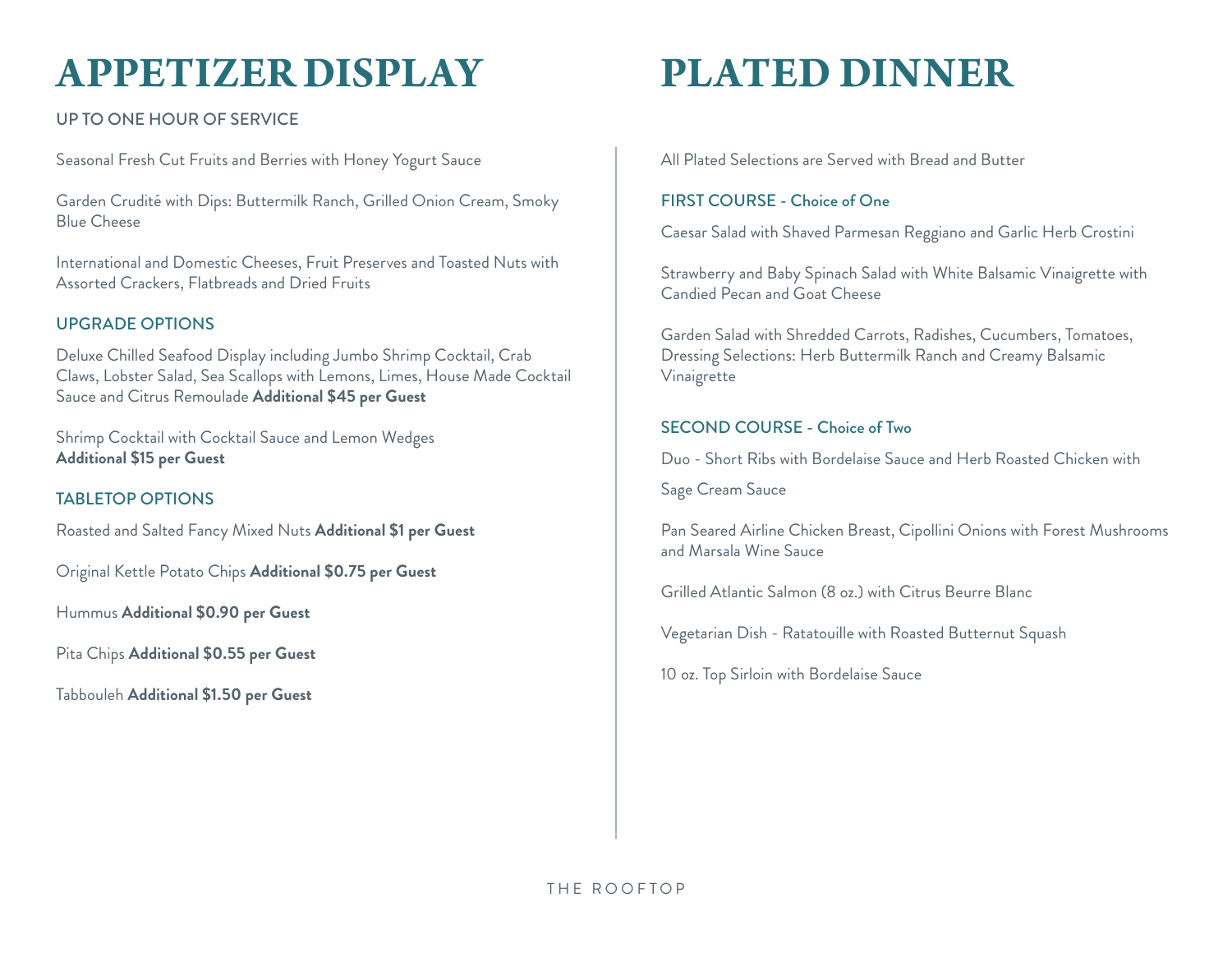### **PLATED DINNER** (CONTINUED)

#### SIDES - Choice of Two

Whipped Yukon Potatoes

Seasonal Market Vegetables with Herb Butter

Heirloom Carrots with Herb Oil and Sea Salt

Crispy Brussel Sprouts with Sweet and Spicy Bacon

Roasted Marble Potatoes

Jasmine White Rice

Sautéed Green Beans

#### THIRD COURSE - Choice of One

Italian Vanilla Panna Cotta with Red Berry Sauce and Fruit Berries

Chocolate Torte with Almond Toffee and Bourbon Sauce

New York Cheesecake with Red Berries and Whipped Cream

# **CHILDREN'S MENU**

Accompanied with Fresh Fruit Cup and Fresh Baked Chocolate Chip Cookie

#### Choice of One

Chicken Fingers with Choice of Buttermilk Ranch or BBQ Dipping Sauce and French Fries with Ketchup

Hamburger or Cheeseburger with French Fries or Tater Tots with Ketchup

Cheese or Pepperoni Flatbread

Mac and Cheese